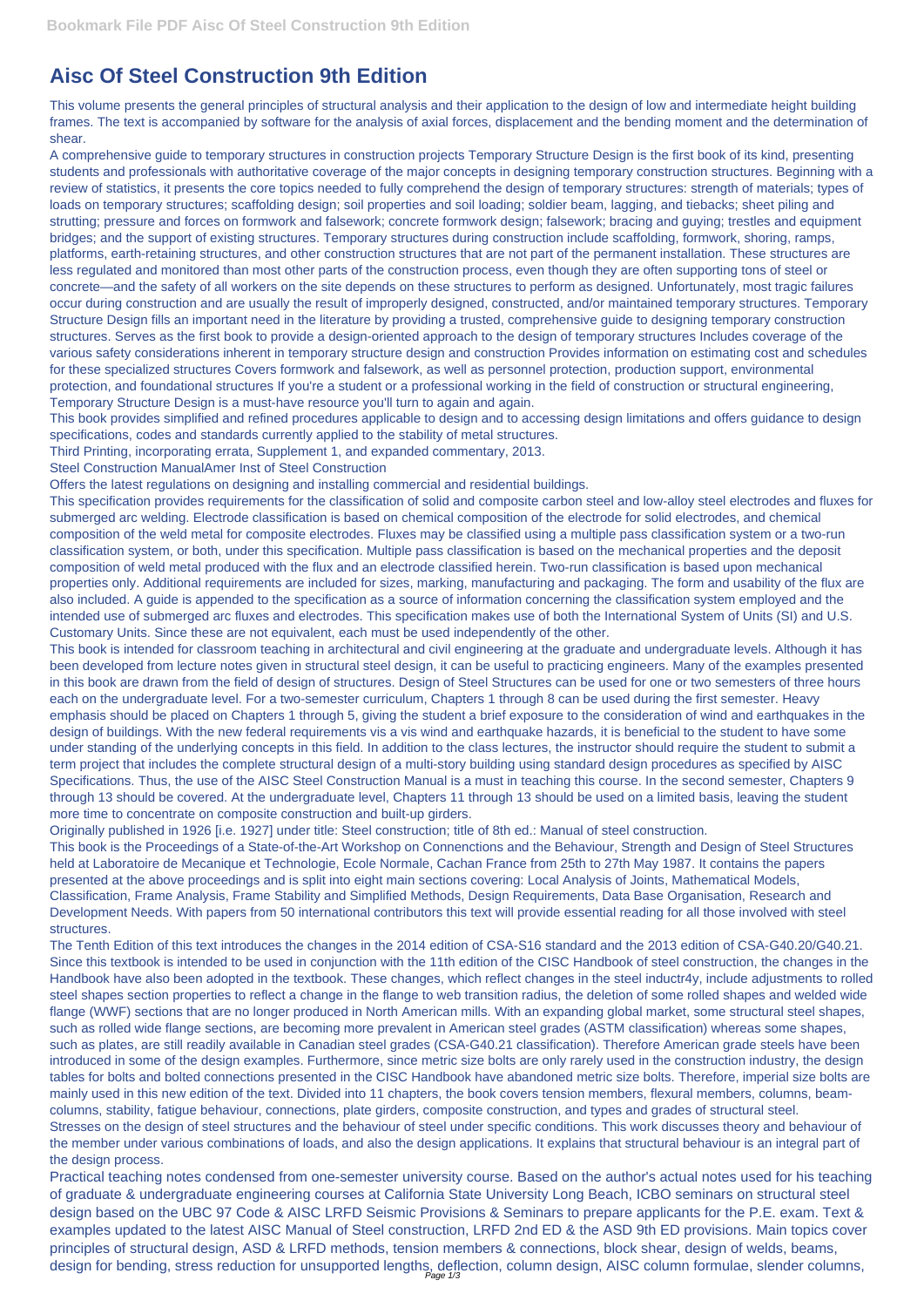moment magnification factors. The Notes include a detailed column design complying with the AISC LRFD Seismic Provisions for Structural Steel Buildings & the UBC 97 seismic regulations. A valuable tool to develop design methods applicable to exam problems as well as ready reference for practicing engineers without having to flop pages of voluminous handbooks. Supported by examples, structural details & diagrams.

the undergraduate course in structural steel design using the Load and Resistance Factor Design Method (LRFD). The text also enables practicing engineers who have been trained to use the Allowable Stress Design procedure (ASD) to change easily to this more economical and realistic method for proportioning steel structures. The book comes with problem-solving software tied to chapter exercises which allows student to specify parameters for particular problems and have the computer assist them. Onscreen information about how to use the software and the significance of various problem parameters is featured. The second edition reflects the revised steel specifications (LRFD) of the American Institute of Steel Construction.

Presents the background needed for developing and explaining design requirements. This edition (the first was 1971) reflects the formal adoption by the American Institute of Steel Construction of a specification for Load and Resistance Factor Design. For beginning and more advanced undergraduate courses in steel structures. Annotation copyrighted by Book News, Inc., Portland, OR

The sixth edition of this comprehensive textbook provides the same philosophical approach that has gained wide acceptance since the first edition was published in 1965. The strength and behavior of concrete elements are treated with the primary objective of explaining and justifying the rules and formulas of the ACI Building Code. The treatment is incorporated into the chapters in such a way that the reader may study the concepts in a logical sequence in detail or merely accept a qualitative explanation and proceed directly to the design process using the ACI Code.

This book provides the means for a better control and purposeful consideration of the design of Architecturally Exposed Structural Steel (AESS). It deploys a detailed categorization of AESS and its uses according to design context, building typology and visual exposure. In a rare combination, this approach makes high quality benchmarks compatible with economies in terms of material use, fabrication methods, workforce and cost. Building with exposed steel has become more and more popular worldwide, also as advances in fire safety technology have permitted its use for building tasks under stringent fire regulations. On her background of long standing as a teacher in architectural steel design affiliated with many institutions, the author ranks among the world's best scholars on this topic. Among the fields covered by the extensive approach of this book are the characteristics of the various categories of AESS, the interrelatedness of design, fabrication and erection of the steel structures, issues of coating and protection (including corrosion and fire protection), special materials like weathering steel and stainless steel, the member choices and a connection design checklist. The description draws on many international examples from advanced contemporary architecture, all visited and photographed by the author, among which figure buildings like the Amgen Helix Bridge in Seattle, the Shard Observation Level in London, the New York Times Building and the Arganquela Footbridge. This book summarizes the recent progress in practical analysis for semi-rigid frame design in North America. This encompasses codes, databases, modeling, classification, analysis/design, and design tables and aids. Practical design methods include LRFD procedures, approximate procedures, computer-based procedures and the optimization process. The book can be used as a supplementary steel design textbook for graduate students, as a training book for a short course in steel design for practicing engineers, and as a reference book for consulting firms designing building structures. STEEL DESIGN covers the fundamentals of structural steel design with an emphasis on the design of members and their connections, rather than the integrated design of buildings. The book is designed so that instructors can easily teach LRFD, ASD, or both, time-permitting. The application of fundamental principles is encouraged for design procedures as well as for practical design, but a theoretical approach is also provided to enhance student development. While the book

Mirroring the latest developments in materials, methods, codes, and standards in building and bridge design, this is a one-of-akind, definitive reference for engineers. Updated to reflect the latest provisions of the AISC (American Institute of Steel Construction),AASHTO (American Association of State Highway & Transportation Officials) and AISI (American Iron and Steel Institute) codes Combines detailed examples with the most current design codes and standards Numerous tables, charts, formulas, and illustrations Contents: Properties of Structural Steels and Effects of Steelmaking

Introduces steel structures, and looks at bolted and welded connections, plate girders, continuous construction, and load and resistance factor design.

This classic manual for structural steelwork design was first published in 1956. Since then, it has sold many thousands of copies worldwide. The fifth edition is the first major revision for 20 years and is the first edition to be fully based on limit state design, now used as the primary design method, and on the UK code of practice, BS 5950. It provides, in a single volume, all you need to know about structural steel design.

Structural Analysis of Historical Constructions. Anamnesis, diagnosis, therapy, controls contains the papers presented at the 10th International Conference on Structural Analysis of Historical Constructions (SAHC2016, Leuven, Belgium, 13-15 September 2016). The main theme of the book is "Anamnesis, Diagnosis, Therapy, Controls", which emphasizes the importance of all steps of a restoration process in order to obtain a thorough understanding of the structural behaviour of built cultural heritage. The contributions cover every aspect of the structural analysis of historical constructions, such as material characterization, structural modelling, static and dynamic monitoring, non-destructive techniques for on-site investigation, seismic behaviour, rehabilitation, traditional and innovative repair techniques, and case studies. A special focus has been put on six specific themes: - Innovation and heritage - Preventive conservation - Computational strategies for heritage structures - Sustainable strengthening of masonry with composites - Values and sustainability, and - Subsoil interaction The knowledge, insights and ideas in Structural Analysis of Historical Constructions. Anamnesis, diagnosis, therapy, controls make this book of abstracts and the corresponding, digital full-colour conference proceedings containing the full papers must-have literature for researchers and practitioners involved in the structural analysis of historical constructions.